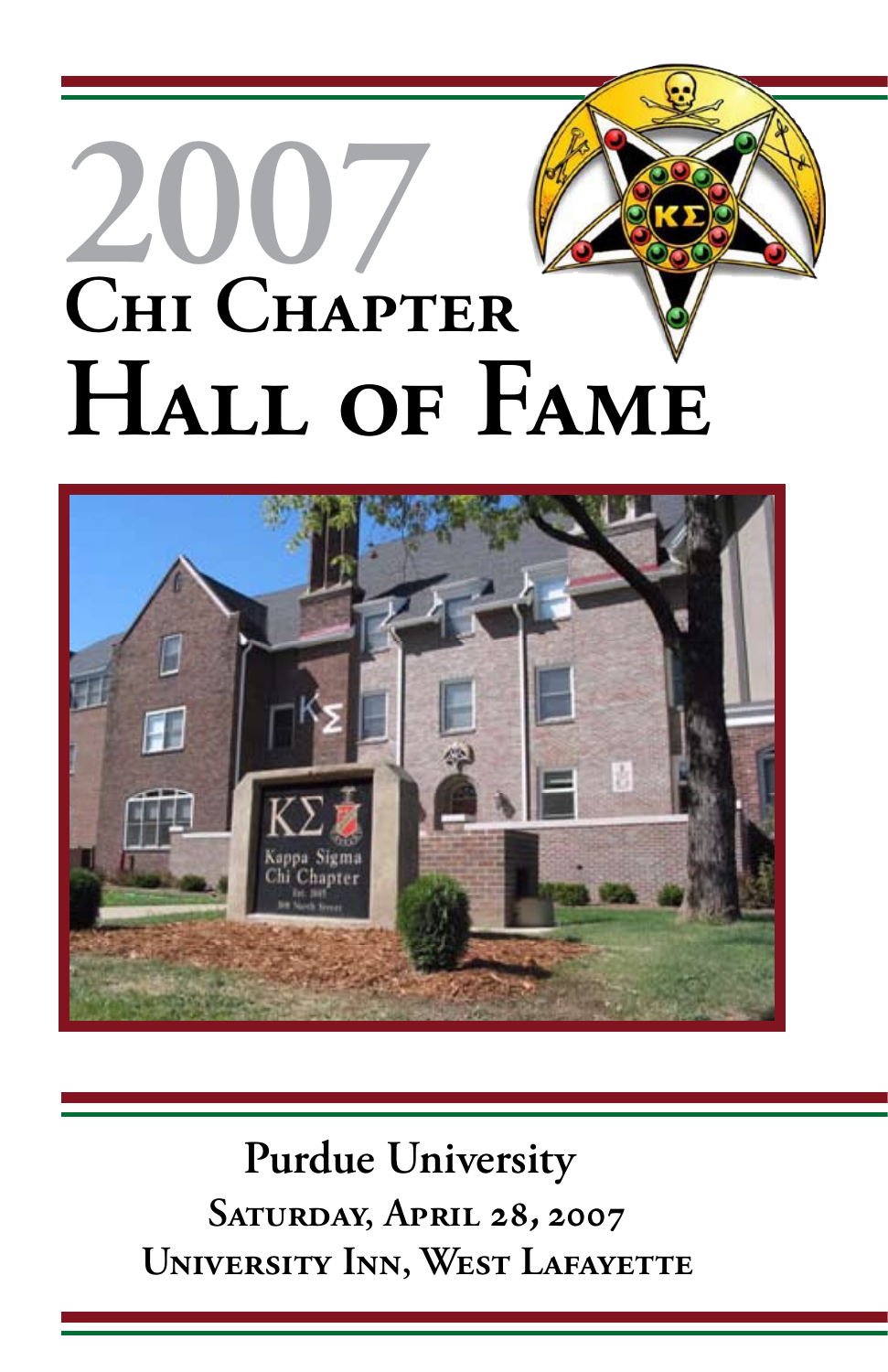

# TO THE 11<sup>th</sup> ANNUAL **HALL OF FAME & MAN OF THE YEAR INDUCTION CEREMONY**

The 11<sup>th</sup> Annual Chi Chapter Hall of Fame Awards are presented by the Chi Chapter of Kappa Sigma Fraternity at Purdue University. Conceived as a means of honoring our alumni for outstanding achievements and service, this award has become an integral part of our tradition here at Chi Chapter.

Kappa Sigma is a national fraternity with great pride and a tradition of excellence that our many distinguished alumni have served to enhance throughout the years. Since its founding in 1885, Chi Chapter has seen many brothers rise to positions of prominence.

Congratulations to those who have been awarded this honor!

## This year's Hall of Fame inductees are: Dean Spencer '53, Dale Kramer '58, Frank Caputo '66

Chi Chapter Man of the Year: Stuart Williams '00 (Mu-Eta, Louisville)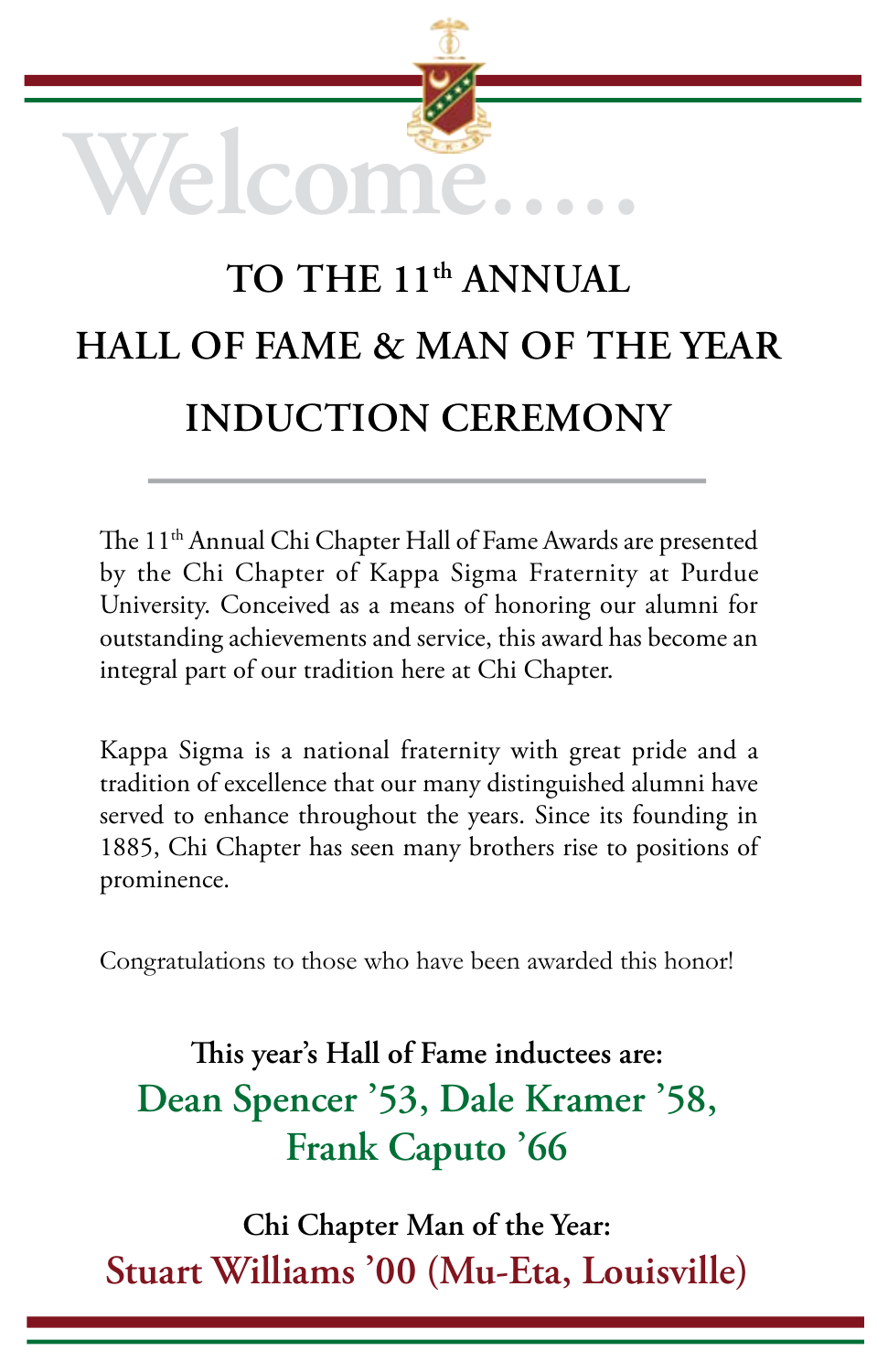

#### Welcome

Master of Ceremonies Mike Galt '82

#### Grace

Grand Master of Ceremonies J. D. Barnes '05 **Introduction of Alumni Leaders** 

**Educational Foundation Board** House Board of Directors Alumni Committee (AAA's) Resident Advisor Stuart Williams '00 **State of the Chi Chapter House Association** 

House Board Vice President Scott French '81

**State of the Chapter** Adam Harker '06 (Nu, William & Mary)

**Undergraduate Recognition Scholarships** Educational Foundation President Lloyd Zickert '45

**Hall of Fame Induction** 

Dean Spencer '53 - Presented by: Arnold Cooper '52 Dale Kramer '58 - Presented by: Bob Sorensen '60 Frank Caputo '66 - Presented by: Chuck Benner '66 & Allen Dickason '66

> Chi Chapter Man of the Year Stuart Williams '00 - Presented by: Mike Griffin '90

### **Closing**

Master of Ceremonies Mike Galt '82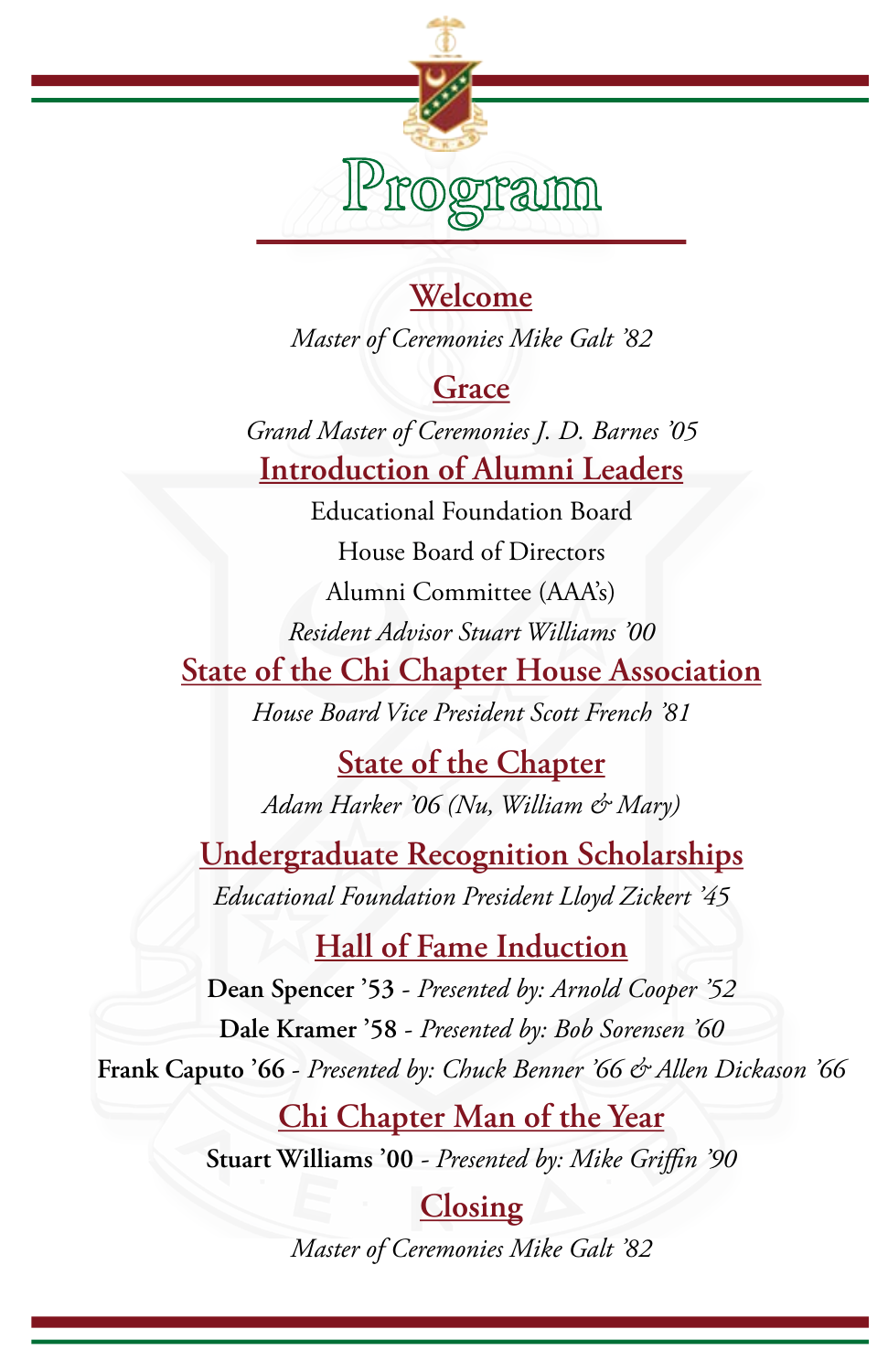

Brother Spencer is the president of Ad-Venture Media, which includes the WWEG/WBIW/WQRK Radio Network.

Lester Dean Spencer enrolled in Purdue University in 1953 to pursue a degree in electrical engineering and was initiated into Chi Chapter in November of that year. As an undergraduate at Purdue, Dean was busy both in the fraternity, where he served as assistant house manager and editor of the Chi chapter alumni newsletter, as well as on campus where he was in both Eta Kappa Nu, an electrical engineering honorary, as well as Scabbard and Blade, a military honorary.

He also met his future wife, Barbara, a Chi Omega, when the Kappa Sigs and Chi O's were singing at the Presbyterian church.

Dean received his degree in 1956 and worked several jobs, including serving in the U.S. Army at Fort Sill in Oklahoma, working as a sales engineer at Allen-Bradley, Co., and in power sales and industrial development for Richmond Power & Light.

He designed and built WQRK FM in 1975 and WPHZ in 1991. He founded Ad-Venture Media in 1988, which includes WBIW in addition to WRQK and WPHZ.

Brother Spencer is active within the industry, as a past president of the Indiana Broadcasters Association and is a member of the Society of Broadcast Engineers. He is also active in the community, serving as president of United Way, president of the Lawrence County Aviation Board, director of Bedford Federal Savings Bank, director of Bedford Chamber of Commerce and Mitchell Chamber of Commerce, president of the Bedford Kiwanis Club, and many other organizations.

He is also involved with Purdue as a member of the Purdue President's Council,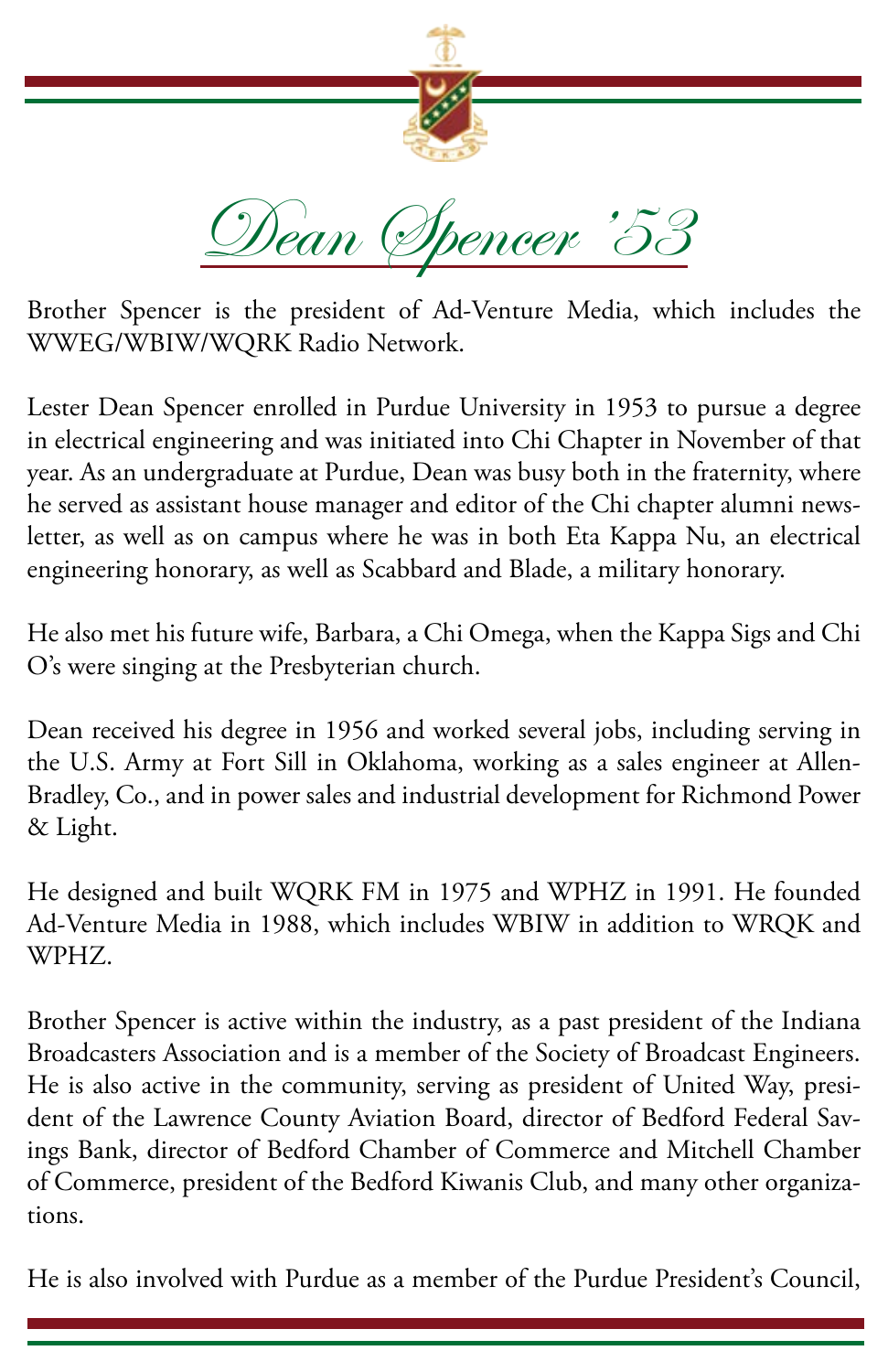

John Purdue Club, and the County Extension Board.

Even juggling professional, civic, and university commitments, Barbara and Dean still find the time to visit with their children, Stuart, Susan, and Scott, and to spoil their grandchildren. Brother Spencer also enjoys taking some time to relax by flying his 1948 Cessna 170.

"Chi really changed my life. Many meaningful friendships were established and a great fellowship. I have many fantastic memories of my time at Chi."



Kramer served the majority of his career with ShopKo Stores headquartered in Green Bay, Wisconsin. He started with them in 1971 and watched it grow from \$30 million with 11 stores to over \$2 billion and over 250 stores. The company went public on the NYSE in 1991. He served his last 10 years as chairman, president, and CEO. He has extensive experience in private and public markets. As a hobby he is a part-owner in a private consulting firm.

Brother Kramer enrolled at Purdue in 1958. "The four years spent at Purdue were arguably the most relevant four years of my life," he recalls.

"The academic experience was a major challenge, moving from high school in a small Midwestern town to a major university. To acquire academic excellence or maximize my quest and thirst for knowledge, I quickly found it was difficult, challenging, demanding, and requiring a great deal of self-discipline. However, it was exciting and rewarding as I grew with knowledge. The interaction with professors and graduate students was so positive that I strongly considered going to graduate school and considered a teaching career at the college level and living in the academic environment. In retrospect, I wish I would have extended my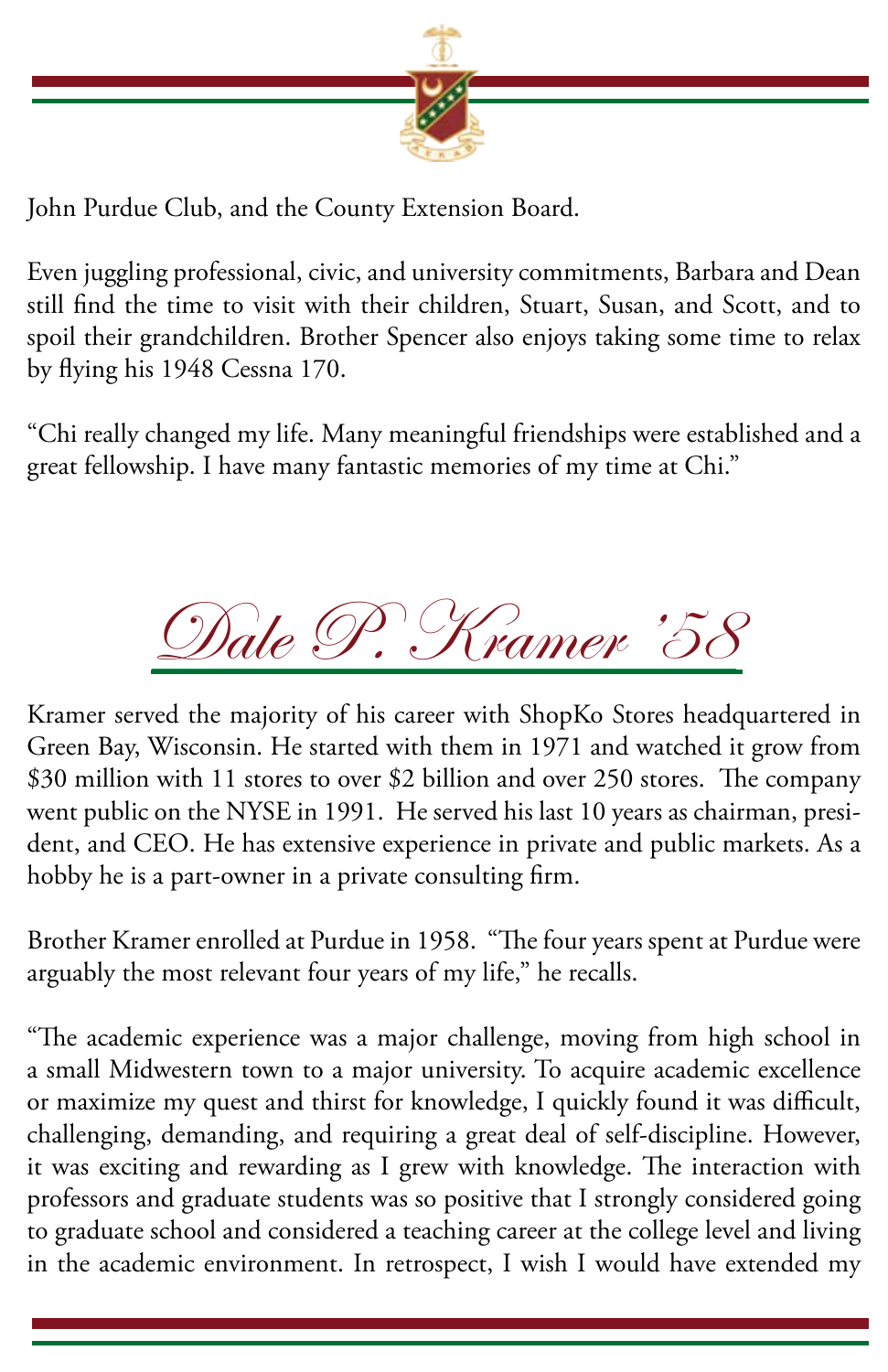

studies for an additional year or two to broaden my academic skills."

Dale spent a decade working at Walgreens, first as a pharmacist, later as a store manager, then as a drug merchandiser.

Kramer joined ShopKo Stores, Inc. in 1971 to lead the company in development of its strategic entry into health care. ShopKo opened its first pharmacy in 1971 and was the first mass merchant to do so. In 1978, ShopKo opened its first full service optical center. In 1982, a full service optical lab opened to service the eye care centers. Health Services represents 15% of its revenues and close to 30% of ShopKo profits.

Kramer took over as president and CEO of ShopKo Stores, Inc. in 1991, and led the strategic repositioning of the company with his "Vision 2000" plan, which successfully positioned the company for favorable financial results in the 1990's.

A pharmacist by education, he implemented a successful retail health care strategy, which culminated in the creation of ProVantage, Inc., a prescription benefit management company which started in 1993 and grew to \$1 billion in revenues before going public in 1999. ProVantage, Inc. was eventually sold to Merck in 2001.

Professional accolades that Dale has earned include receiving the National Discounter in Service to Community Award in 1995, being named Discount Store News Retailer of the Year in 1996, as well as his 1999 induction into the Discount Store News Retail Hall of Fame, alongside the likes of Sam Walton (founder of Wal-Mart) and Richie Cunningham (Founder of K-Mart).

In addition to professional success, Brother Kramer has offered his leadership and experience to the community, serving on the Board of Directors for Concordia University in Mequon, Wisconsin, and the Board of Directors for Junior Achievement Northern Wisconsin. He has served on many other school boards and was active with both the Special Olympics and Golden Apple.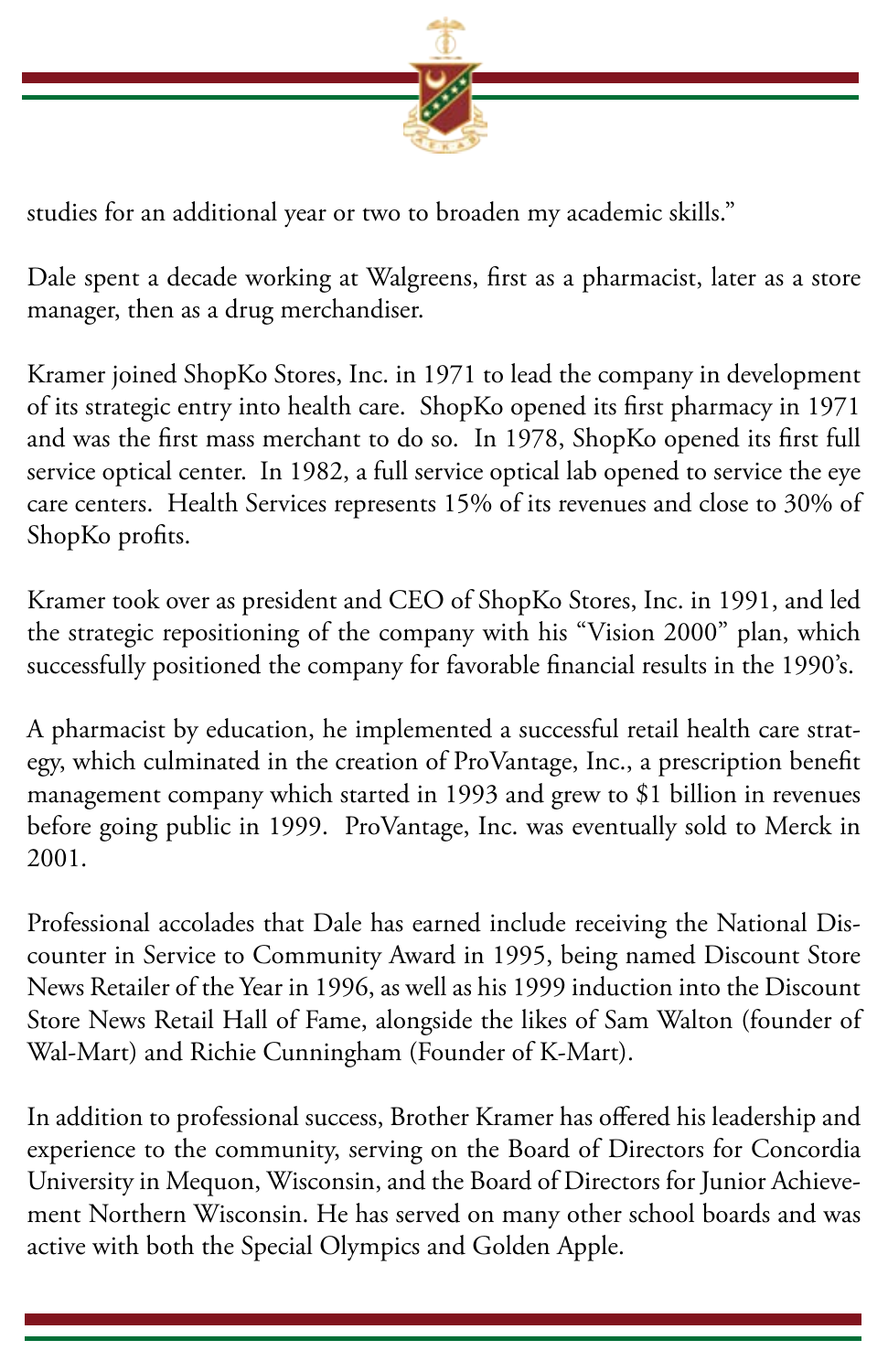

Dale has two daughters and enjoys spending time with them, as well as fishing, golfing, scuba diving, and "trying to play bridge."

Looking back at his time at Purdue and Chi Chapter, Brother Kramer reflected, "While the academic experience was extremely gratifying, it was the social and interpersonal skills, the importance of teamwork, and learning that in life there is something bigger than you as an individual, and being a part of that was truly important."

"It was the development and reshaping of my personality, resetting personal values and the importance of establishing personal and team goals. Being part of a team, learning the importance of teamwork, and most of all taking pride in being part of the team was bigger than life. Making friends and brothers for life."

"There is no question this was the most important aspect of the entire educational process. This came from Kappa Sigma. The Kappa Sigma experience was critical to me in preparing me for many challenges that were coming in my life both professionally and personally. Unquestionably, Kappa Sigma was the most relevant part of the most relevant four years of my life."

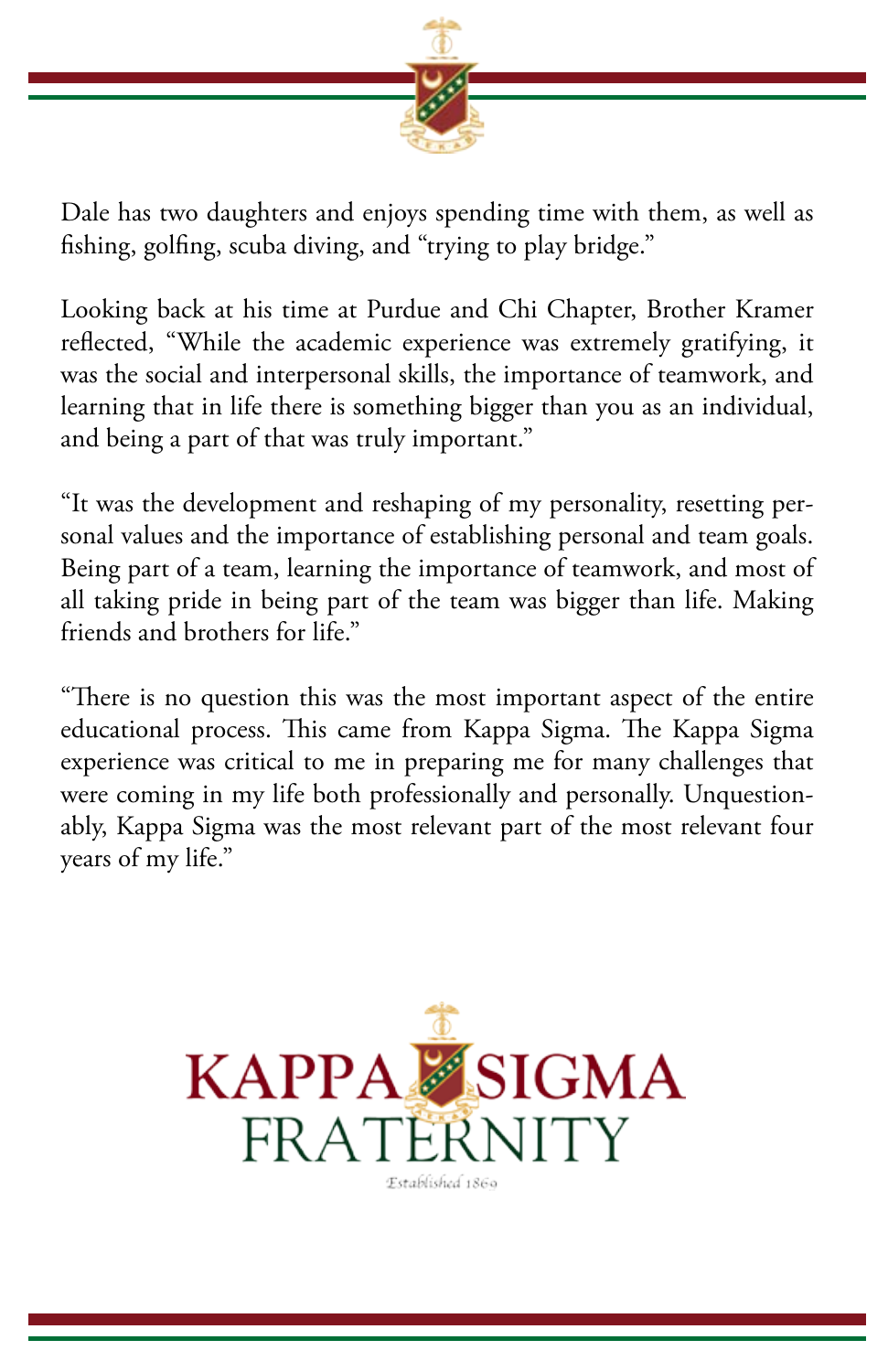

Brother Frank Caputo is the director of Pharmacy at the Ashtabula County Medical Center in Ashtabula, Ohio.

Frank enrolled in Purdue in pursuit of a degree in pharmacy, pledging Chi Chapter in 1965. "The Dago," as he was known, managed to walk the line between academic and social growth, earning Dean's List honors as well as serving the fraternity as the social chairman. He graduated with his degree in pharmacy in 1970.

His career in the pharmaceutical industry has included tenures as the vice president of sales for Quality Care Pharmaceuticals, director of Pharmacy at Western Reserve Care System, national systems consultant at IVAC Corp – where he earned top five in sales and Diamond Presidents' Club honors – and as director of Pharmacy at Trumbull Memorial Hospital.

He is also involved in the League of Intravenous Therapy Education Speakers Bureau, has served as a guest lecturer for the American Society of Health System Pharmacists, and as the president of the Trumbull County Pharmaceutical Association.

Brother Caputo has also worn many hats outside the pharmaceutical arena. He tried his hand in the culinary arts, serving as owner and chef for Caputo's Italian Ristorante and vice president of the Lakeland Athletic Club.

Kappa Sigma has also benefited from Frank's experience. He served as the alumnus advisor for the Epsilon-Rho chapter at Kent State University.

Frank is married to Helen Terwilliger-Caputo and has two children, Tracie Lenox and Stephen Terwilliger.

When asked about Chi Chapter and what it meant to him, he reminisced that it "was not a house, but a home away from home," and that it was responsible for the development of many "lifelong friendships and brotherhood, as well as lifelong memories."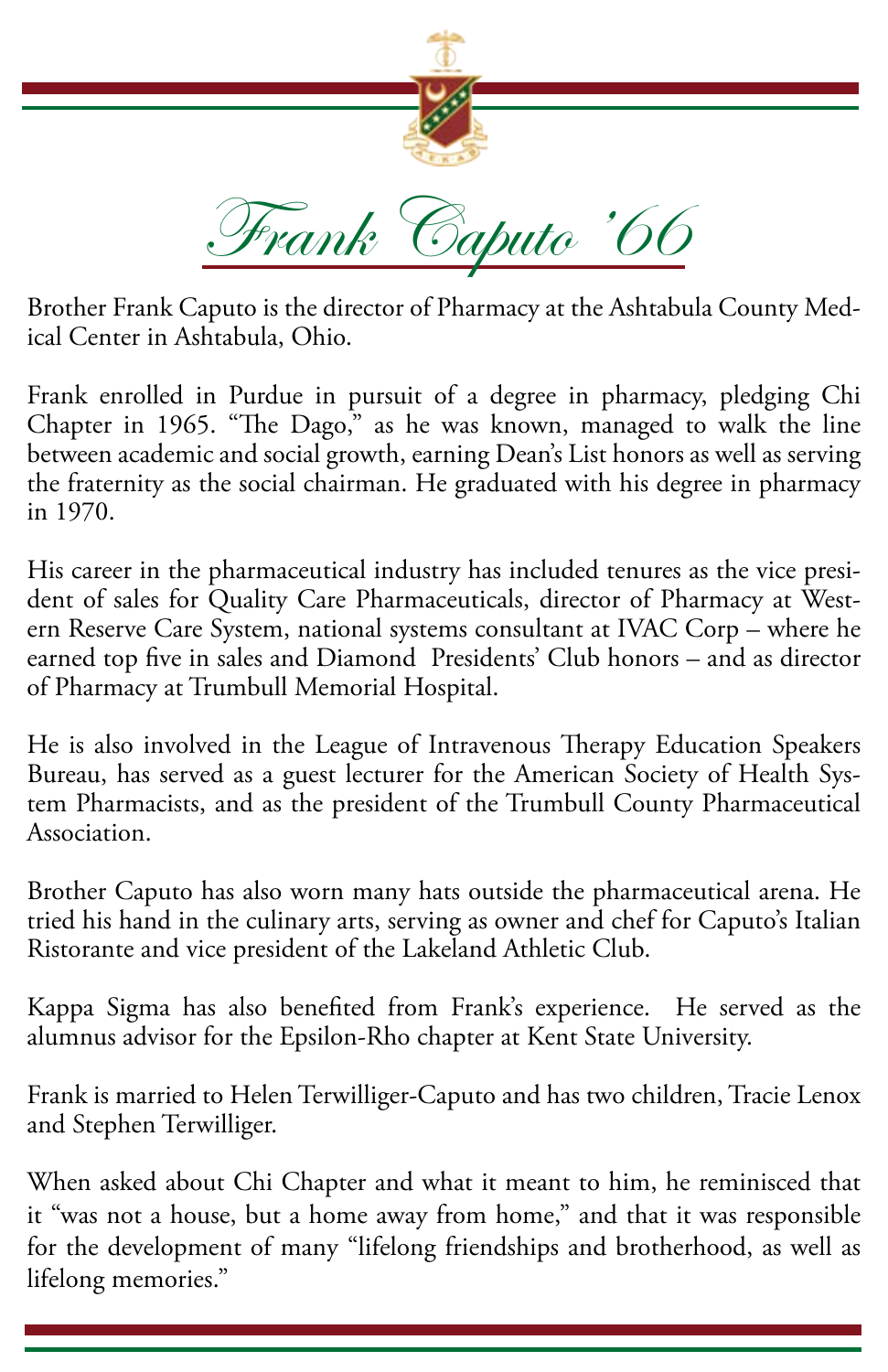

Stuart Williams was born and raised in Louisville, Kentucky. He attended the Speed School of Engineering at the University of Louisville and majored in mechanical engineering. He pledged the Mu-Eta Chapter of Kappa Sigma Fraternity during his first semester in school, in the fall of 2000. During his coop, Stuart traveled to Albuquerque, New Mexico to work for Sandia National Laboratories in the Micro Analytical Systems group where he investigated sensor detection capabilities for explosives and chemical weapons. While in Albuquerque, Stuart associated himself with the Delta-Zeta (University of New Mexico) chapter of Kappa Sigma and assisted then-WGP Kevin S. Kaplan. Upon returning to Louisville, Stuart became the grand procurator of the Mu-Eta chapter and completed his bachelors and masters degrees with highest honors, finishing at the top of his class with a cumulative G.P.A. of 4.0. It was during this time that he met his fiancée and Kappa Sigma sweetheart, Sara Clemons. During his graduate semesters at the University of Louisville, Stuart became assistant alumnus advisor and assistant district grand master.

Stuart finished his masters degree in the summer of 2005 and attended Purdue University the following fall semester to pursue a PhD in mechanical engineering with a concentration in microfluidics. At Purdue, Stuart associated with the Chi chapter of Kappa Sigma by being their residential advisor, assistant alumnus advisor, and member of the Housing Board. He has received two scholarship fellowships during his academic career at Purdue including the Laura Winkelman Fellowship for Doctoral Studies and the prestigious National Science Foundation Graduate Research Fellowship Scholarship. Stuart will be traveling to Southampton, England this summer to continue his research at the University of Southampton. He plans on graduating by the Spring 2010 semester and will continue to play an active role in the Chi chapter of Kappa Sigma.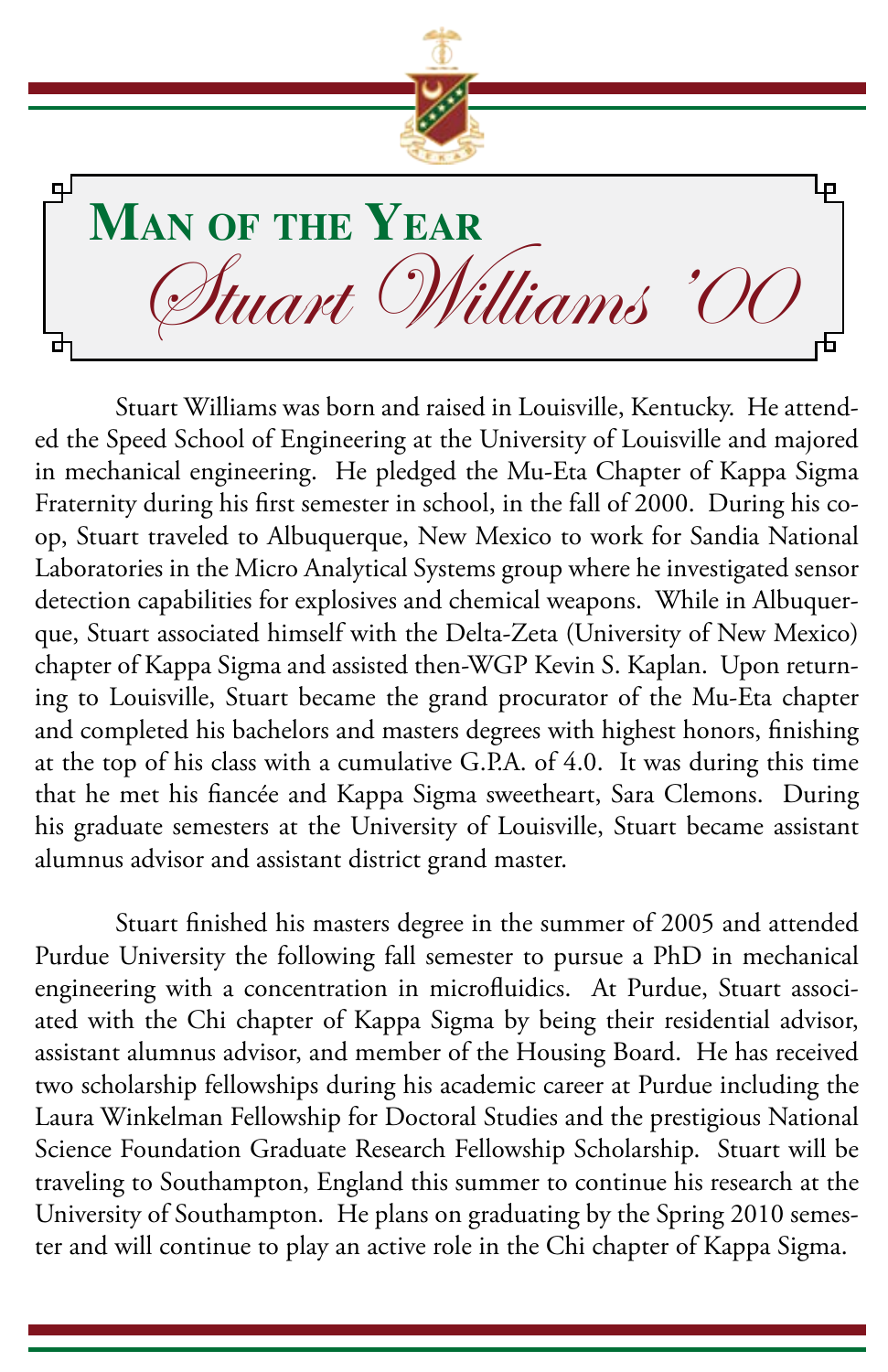



#### **2007**

**Dean Spencer '53 Dale Kramer '58 Frank Caputo '66**

#### **2006**

Charles Aldag '52 Sam Smith '58 David Robinson '68 Don Dunbar '81

#### **2005**

Mike Gray '54 Dwight Abbott '55 Bob Worrell '66 Jeff Minner '81

#### **2004**

Allen Dickason '70 Bradley Edwards '83 Michael Griffin '90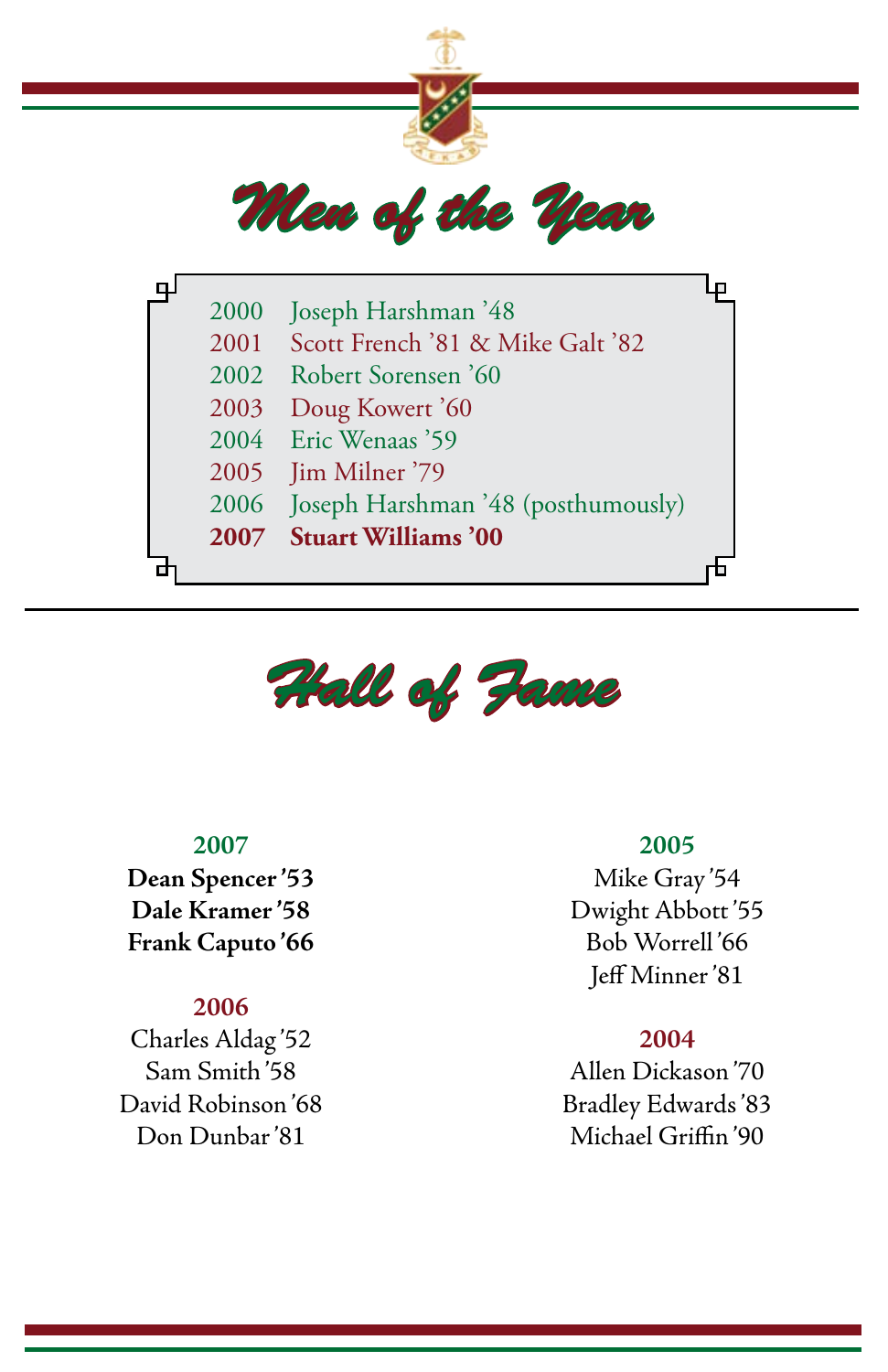

**2003** Ben Mottleson '45

#### **2002**

Daniel Evans '49 Charles Benner '66 David Derrick '66 Samual Rich Tiller '83

#### **2001**

Gene Grotnes '48 Bill Schulenberg '48 John Haimbaugh '52 John McCammon '62

#### **2000**

Robert Jones '61 Charles Marshall '61 John Prentice '66

#### **1999**

Robert Landis '30 James Hunter '54 Walt Richey '54 Bruce Storm '56 Eric Wenaas '59 Michael Zachary '67 Michael Eskew '68 Jan King '68

#### **1998**

John Feinler '47 Jack Houston '50 Kenneth Appel '54 Robert Schweikher '55 Alan Crebo '60 Walter Myers '61 Ronald Yara '66 Steven Beering '85

#### **1997**

Elmer Oliphant '11 George Goodwin '27 James Hill '31 George Burnell '33 Robert Keim '39 Byron Anderson '45 Lloyd Zickert '45 Richard Freeman '47 Robert Covalt '50 Walt Houston '51 Jerry Albrecht '54 Gordon Binder '54 Kenneth Bishop '54 Daniel Meyer '55 Russell Maier '56 William Topercer '58 Robert Sorensen '60 Steven Springer '67